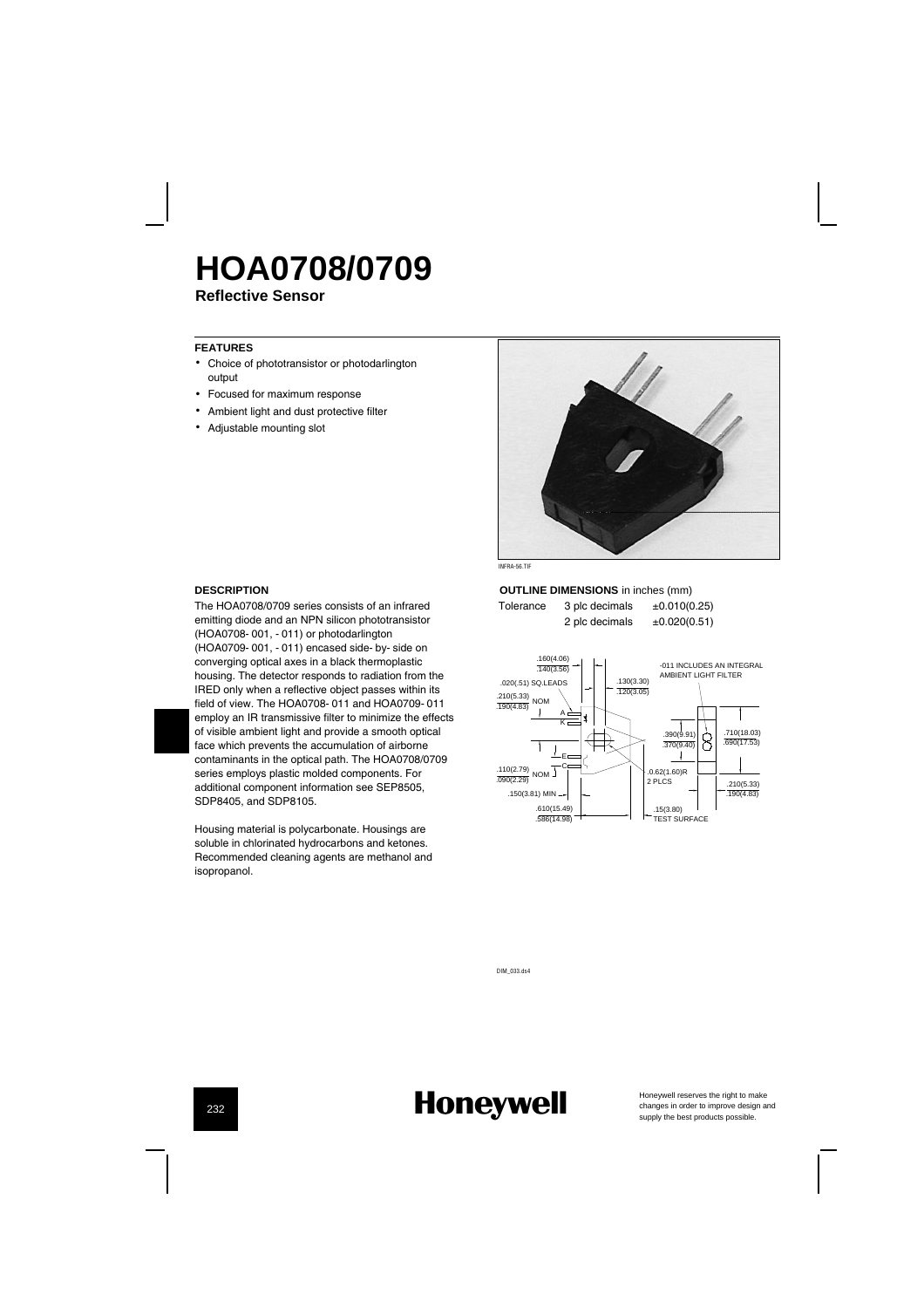## **HOA0708/0709**

**Reflective Sensor**

| ELECTRICAL CHARACTERISTICS (25°C unless otherwise noted)                                               |                |            |            |            |              |                                                                   |  |  |
|--------------------------------------------------------------------------------------------------------|----------------|------------|------------|------------|--------------|-------------------------------------------------------------------|--|--|
| <b>PARAMETER</b>                                                                                       | <b>SYMBOL</b>  | <b>MIN</b> | <b>TYP</b> | <b>MAX</b> | <b>UNITS</b> | <b>TEST CONDITIONS</b>                                            |  |  |
| <b>IR EMITTER</b>                                                                                      |                |            |            |            |              |                                                                   |  |  |
| <b>Forward Voltage</b>                                                                                 | $V_{\text{F}}$ |            |            | 16         | $\vee$       | $I_F=20$ mA                                                       |  |  |
| Reverse Leakage Current                                                                                | l <sub>R</sub> |            |            | 10         | μA           | $V_R = 3 V$                                                       |  |  |
| <b>DETECTOR</b><br><b>Collector Emitter Breakdown Voltage</b><br>HOA0708-001, 011<br>HOA0709-001, -011 | $V(BR)$ CEO    | 30<br>15   |            |            | $\vee$       | $Ic=100\muA$                                                      |  |  |
| Emitter Collector Breakdown Voltage                                                                    | V(BR)ECO       | 50         |            |            | $\vee$       | $IE=100 \mu A$                                                    |  |  |
| <b>Collector Dark Current</b><br>HOA0708-001, 011<br>HOA0709-001, 011                                  | <b>ICEO</b>    |            |            | 100<br>250 | nA           | $VCE=10 V$<br>$F=0$                                               |  |  |
| <b>COUPLED CHARACTERISTICS</b><br>On-State Collector Current<br>HOA0708-001, -011<br>HOA0709-001, -011 | C(ON)          | 0.2<br>10  |            |            |              | $VCE=5$ V<br>$F = 40$ mA<br>(1)                                   |  |  |
| <b>Collector Emitter Saturation Voltage</b><br>HOA0708-001. 011<br>HOA0709-001, 011                    | VCE(SAT)       |            |            | 0.4<br>1.1 | $\vee$       | $F = 40$ mA $(1)$<br>$lc = 30 \mu A$<br>$lc=125 \mu A$            |  |  |
| Rise And Fall Time<br>HOA0708-001, -011<br>HOA0709-001, -011<br>.                                      | $t_r$ , $t_f$  |            | 15<br>75   |            | μs           | $Vcc=5$ V, $Ic=1$ mA<br>$R_L = 1000 \Omega$<br>$R_L = 100 \Omega$ |  |  |

Notes<br>1. Test surface is Eastman Kodak neutral white test card with 90% diffuse reflectance located 0.15 in. (3.80 mm) from the front surface<br>of the device.

#### **ABSOLUTE MAXIMUM RATINGS**

| Operating Temperature Range      | -40 $^{\circ}$ C to 85 $^{\circ}$ C |                     |
|----------------------------------|-------------------------------------|---------------------|
| Storage Temperature Range        | -40 $^{\circ}$ C to 85 $^{\circ}$ C |                     |
| Soldering Temperature (5 sec)    | $240^{\circ}$ C                     |                     |
| <b>IR EMITTER</b>                |                                     |                     |
| <b>Power Dissipation</b>         | $70 \text{ mW}$ (1)                 |                     |
| <b>Reverse Voltage</b>           | 3 V                                 |                     |
| Continuous Forward Current       | $50 \text{ mA}$                     |                     |
| <b>DETECTOR</b>                  | TRANS.                              | <b>DARLINGTON</b>   |
| Collector-Emitter Voltage        | 30 V                                | 15 V                |
| <b>Emitter-Collector Voltage</b> | 5 V                                 | 5V                  |
| <b>Power Dissipation</b>         | $70 \text{ mW}$ (1)                 | $70 \text{ mW}$ (1) |
| Collector DC Current             | 30 mA                               | $30 \text{ mA}$     |
|                                  |                                     |                     |



Honeywell reserves the right to make changes in order to improve design and

### Honeywell **best products h**  $\frac{1}{233}$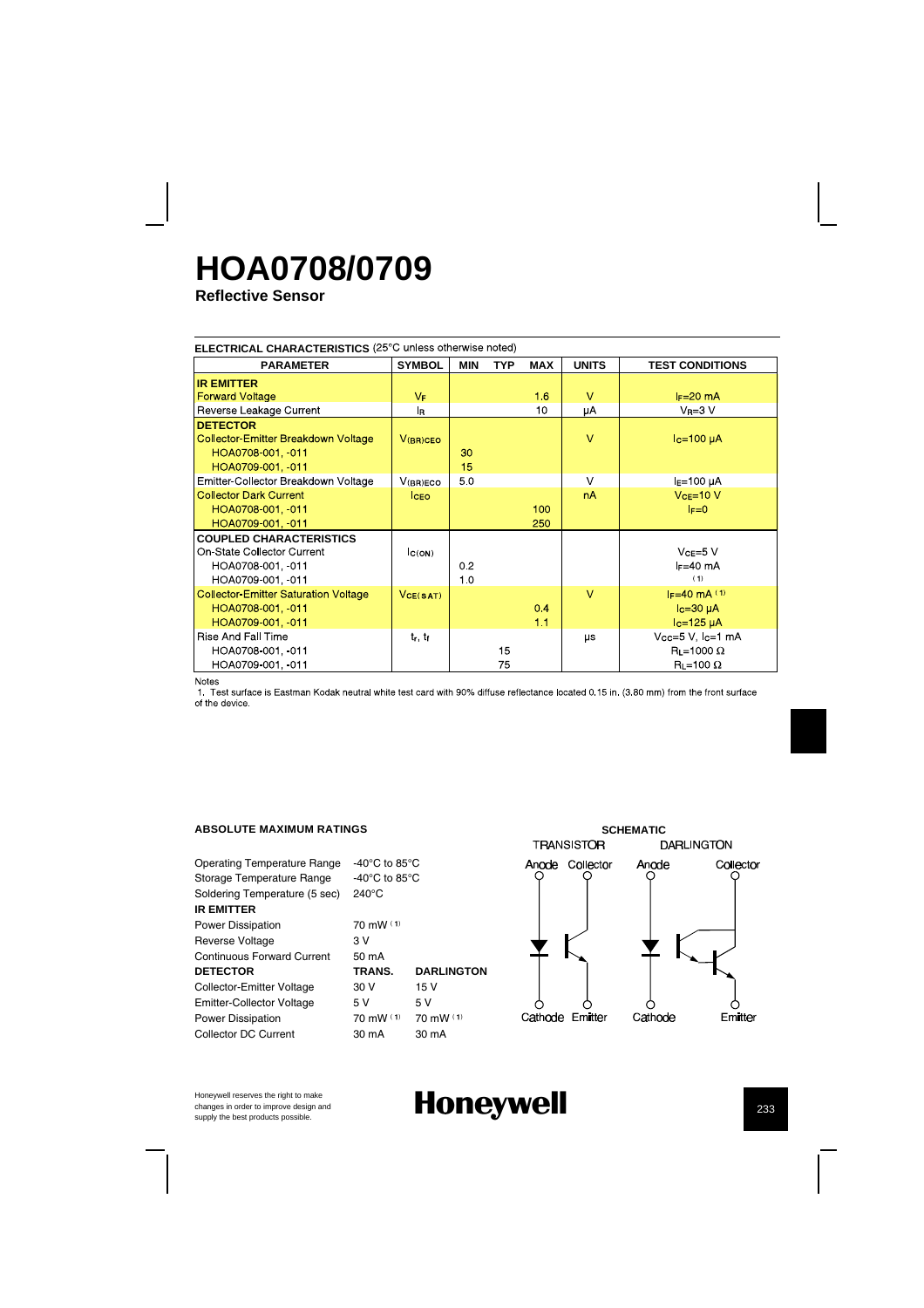# **HOA0708/0709**

**Reflective Sensor**



All Performance Curves Show Typical Values

**Honeywell** 

Honeywell reserves the right to make<br>changes in order to improve design and<br>supply the best products possible.